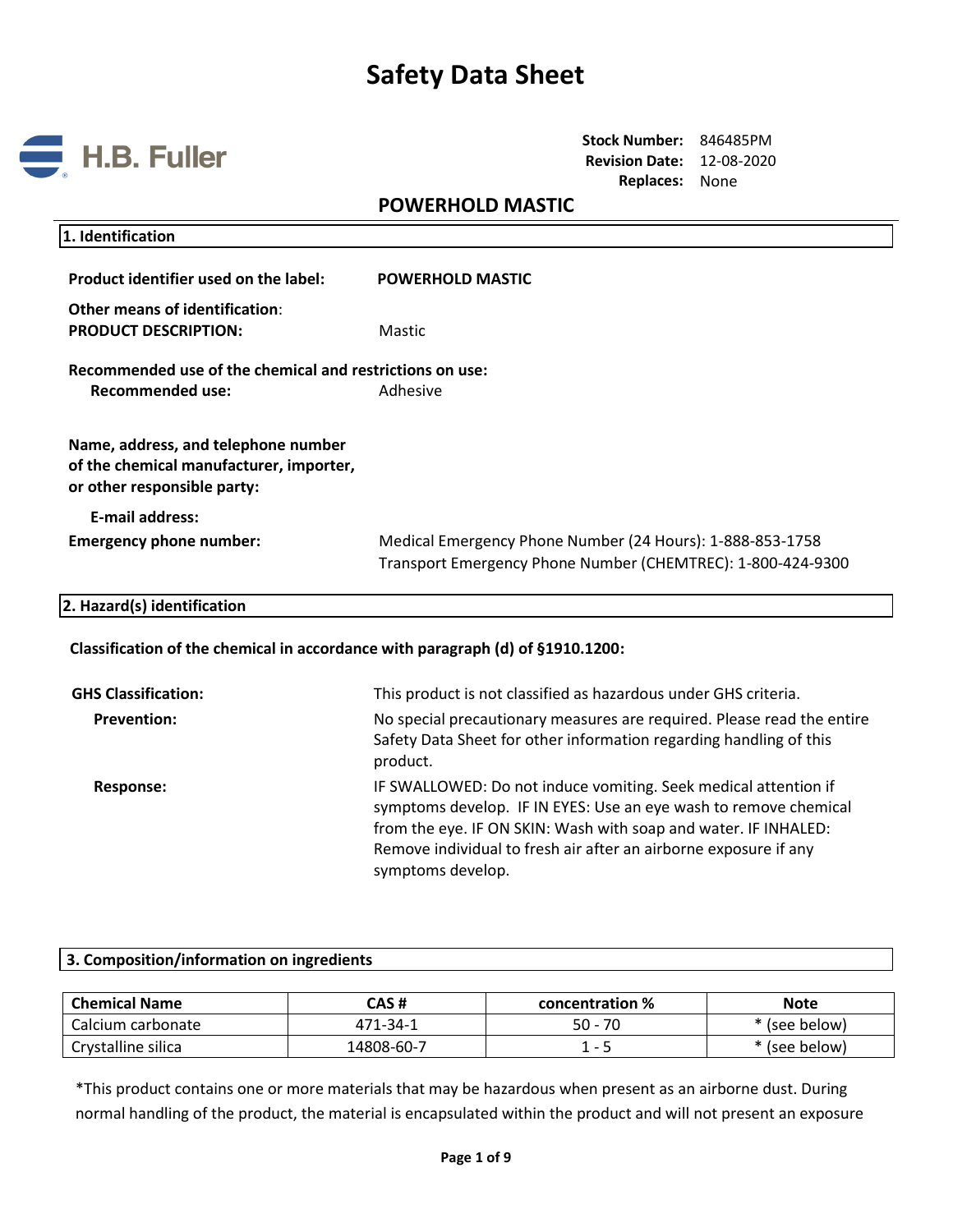

**Stock Number:** 846485PM **Revision Date:** 12-08-2020 **Replaces:** None

## **POWERHOLD MASTIC**

risk. Once the product has reached its final state and is abraded or disturbed, dusting and exposure may occur. This product contains crystalline silica. As provided, and during normal use of this product, the crystalline silica is encapsulated within the product. As such, it is considered to be inextricably bound, and not readily available for exposure. Use of this product would not subject the user to the compliance requirements of 29CFR1910.1053 or 1926.1153.

Unlisted ingredients are not 'hazardous' per the Occupational Safety and Health Administration Hazard Communication Standard (29 CFR 1910.1200) and/or are not found on the Canadian Workplace Hazardous Materials Information System ingredient disclosure list. See Section 8 for exposure limit guidelines.

### **4. First-aid measures**

**Description of necessary measures, subdivided according to the different routes of exposure, i.e., inhalation, skin and eye contact, and ingestion:** 

| Inhalation:          | Remove to fresh air. Call a physician if symptoms persist.                                                                                                                                                                                                            |
|----------------------|-----------------------------------------------------------------------------------------------------------------------------------------------------------------------------------------------------------------------------------------------------------------------|
| Eye Contact:         | Use an eye wash to remove a chemical from your eye regardless of the<br>level of hazard. Flush the affected eye for at least twenty minutes. Tilt<br>the head to prevent chemical from transferring to the uncontaminated<br>eye. Seek medical advice after flushing. |
| <b>Skin Contact:</b> | Wash with soap and water. Get medical attention if irritation develops or<br>persists.                                                                                                                                                                                |
| Ingestion:           | Do not induce vomiting. Seek medical attention if symptoms develop.<br>Provide medical care provider with this MSDS.                                                                                                                                                  |

### **5. Fire-fighting measures**

## **Suitable (and unsuitable) extinguishing media: Suitable extinguishing media:** Use water spray, foam, dry chemical or carbon dioxide. **Specific hazards arising from the chemical:** Material will burn in a fire. Hazardous combustion products: Carbon dioxide, Carbon monoxide Persons exposed to products of combustion should wear self-contained

**Special protective equipment and precautions for fire-fighters:**  breathing apparatus and full protective equipment.

| 6. Accidental release measures |  |  |
|--------------------------------|--|--|
|                                |  |  |

| <b>Personal precautions, protective</b> | No adverse health effects expected from the clean-up of spilled material. |
|-----------------------------------------|---------------------------------------------------------------------------|
| equipment and emergency procedures:     | Follow personal protective equipment recommendations found in             |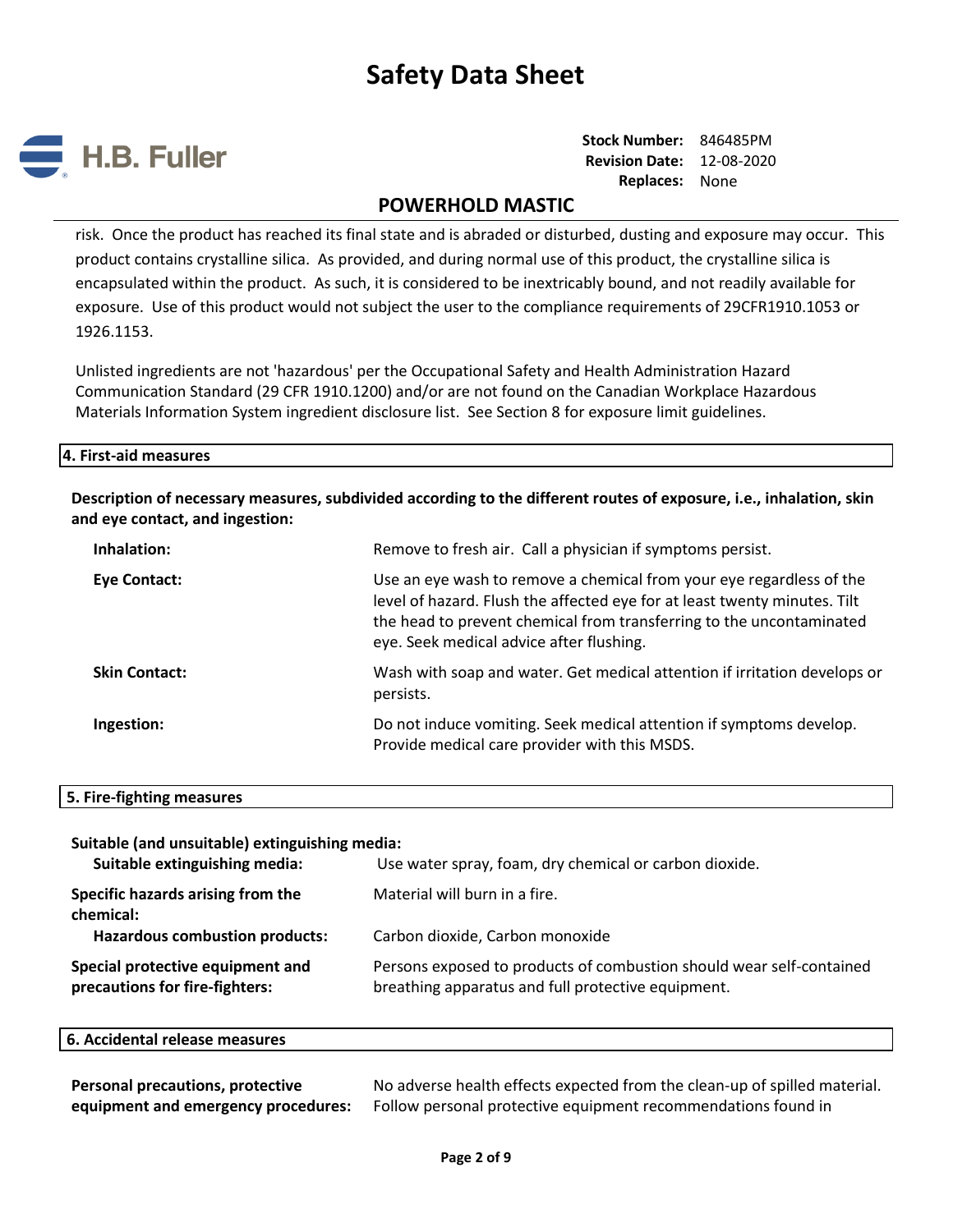

**Stock Number:** 846485PM **Revision Date:** 12-08-2020 **Replaces:** None

## **POWERHOLD MASTIC**

|                                              | Section 8 of this SDS.                                                                        |
|----------------------------------------------|-----------------------------------------------------------------------------------------------|
| <b>Methods and materials for containment</b> | Dike if necessary, contain spill with inert absorbent and transfer to                         |
| and cleaning up:                             | containers for disposal. Keep spilled product out of sewers, watersheds,<br>or water systems. |

#### **7. Handling and storage**

**Precautions for safe handling:** No special handling instructions due to toxicity. **Conditions for safe storage, including any incompatibilities:**  Safe storage conditions: Store in a cool, dry place. Protect from freezing. **Materials to Avoid/Chemical Incompatibility:**  Not established

Consult the Technical Data Sheet for specific storage instructions.

### **8. Exposure controls/personal protection**

### **US EPA Occupational Exposure Limit**

| <b>Chemical Name</b> | <b>Note</b>   | <b>ACGIH EXPOSURE LIMITS</b>                                             | <b>OSHA PEL</b>                                                                                                                                       |
|----------------------|---------------|--------------------------------------------------------------------------|-------------------------------------------------------------------------------------------------------------------------------------------------------|
| Calcium carbonate    | * (see below) | No data available.<br>Not established                                    | 15 mg/m3 TWA (total dust);<br>5 mg/m3 TWA (respirable<br>fraction)                                                                                    |
| Crystalline silica   | * (see below) | 0.025 mg/m3 TWA<br>(respirable particulate<br>matter)<br>Not established | $((250)/(%SiO2 + 5)$ mppcf<br>TWA (respirable));<br>$((10)/(%SiO2 + 2)$ mg/m3<br>TWA (respirable));<br>$((30)/(%SiO2 + 2)$ mg/m3<br>TWA (total dust)) |

\*This product contains one or more materials that may be hazardous when present as an airborne dust. During normal handling of the product, the material is encapsulated within the product and will not present an exposure risk. Once the product has reached its final state and is abraded or disturbed, dusting and exposure may occur. This product contains crystalline silica. As provided, and during normal use of this product, the crystalline silica is encapsulated within the product. As such, it is considered to be inextricably bound, and not readily available for exposure. Use of this product would not subject the user to the compliance requirements of 29CFR1910.1053 or 1926.1153.

**Appropriate engineering controls:** General room ventilation might be required under normal conditions of use.

### **Individual protection measures, such as personal protective equipment:**

**Respiratory Protection:** No respiratory protection required under normal conditions of use.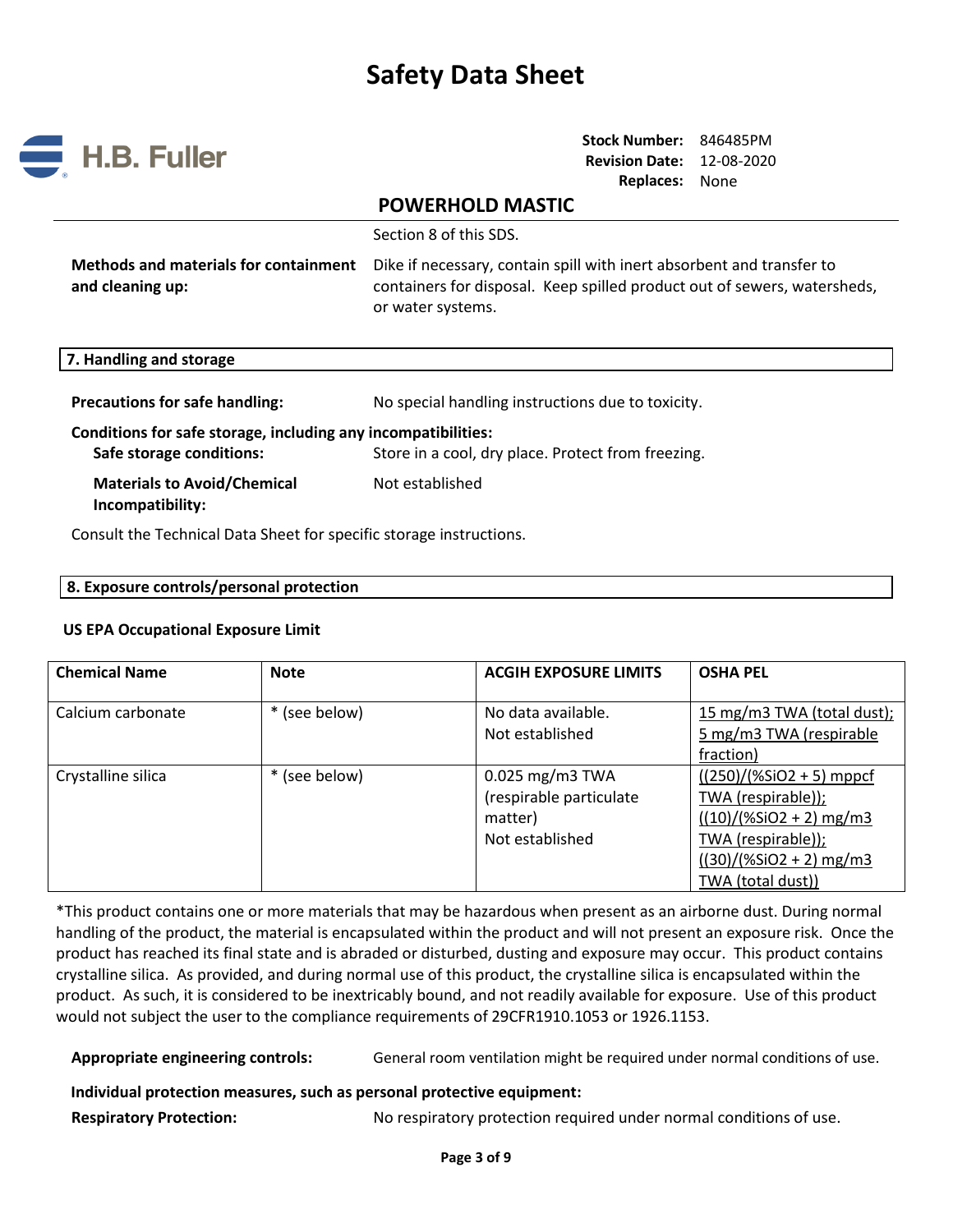

**Stock Number:** 846485PM **Revision Date:** 12-08-2020 **Replaces:** None

|                                                  | <b>POWERHOLD MASTIC</b>                                                                              |
|--------------------------------------------------|------------------------------------------------------------------------------------------------------|
| Eye protection:                                  | Wear safety glasses when handling this product.                                                      |
| <b>Skin protection:</b>                          | Not normally required. Wear chemically resistant gloves to prevent<br>prolonged or repeated contact. |
| Gloves:                                          | Not normally required. Use nitrile gloves if conditions warrant.                                     |
| 9. Physical and chemical properties              |                                                                                                      |
| Appearance (physical state, color etc.):         |                                                                                                      |
| <b>Physical state:</b>                           | Semi-solid                                                                                           |
| Color:                                           | Off-white                                                                                            |
| Odor:                                            | <b>Neutral</b>                                                                                       |
| <b>Odor Threshold:</b>                           | Not established                                                                                      |
| pH:                                              | 8.5                                                                                                  |
| Melting point/freezing point (°C):               |                                                                                                      |
| Initial boiling point and boiling range<br>(°C): | Not established                                                                                      |
| Flash Point (°C):                                | Non flammable                                                                                        |
| <b>Evaporation Rate:</b>                         | Not established                                                                                      |

| Flammability (solid, gas):                    | Not a flammable solid or gas |  |
|-----------------------------------------------|------------------------------|--|
| Upper/lower flammability or explosive limits: |                              |  |
| Vapor pressure:                               | Not established              |  |
| Vapor density:                                | Not established              |  |
| <b>Relative density:</b>                      | 1.48                         |  |
| Solubility(ies):                              | Not determined               |  |
|                                               |                              |  |

**WEIGHT PER GALLON (lbs):** 12.4 **SOLIDS (% by weight):** 71 **Volatiles by weight**: 29 **Volatile Organic Chemicals**: 0.05

## **10. Stability and reactivity**

| <b>Chemical stability:</b>                 | Stable under normal conditions. |
|--------------------------------------------|---------------------------------|
| <b>Possibility of hazardous reactions:</b> | Will not occur.                 |
| Incompatible materials:                    | Not established                 |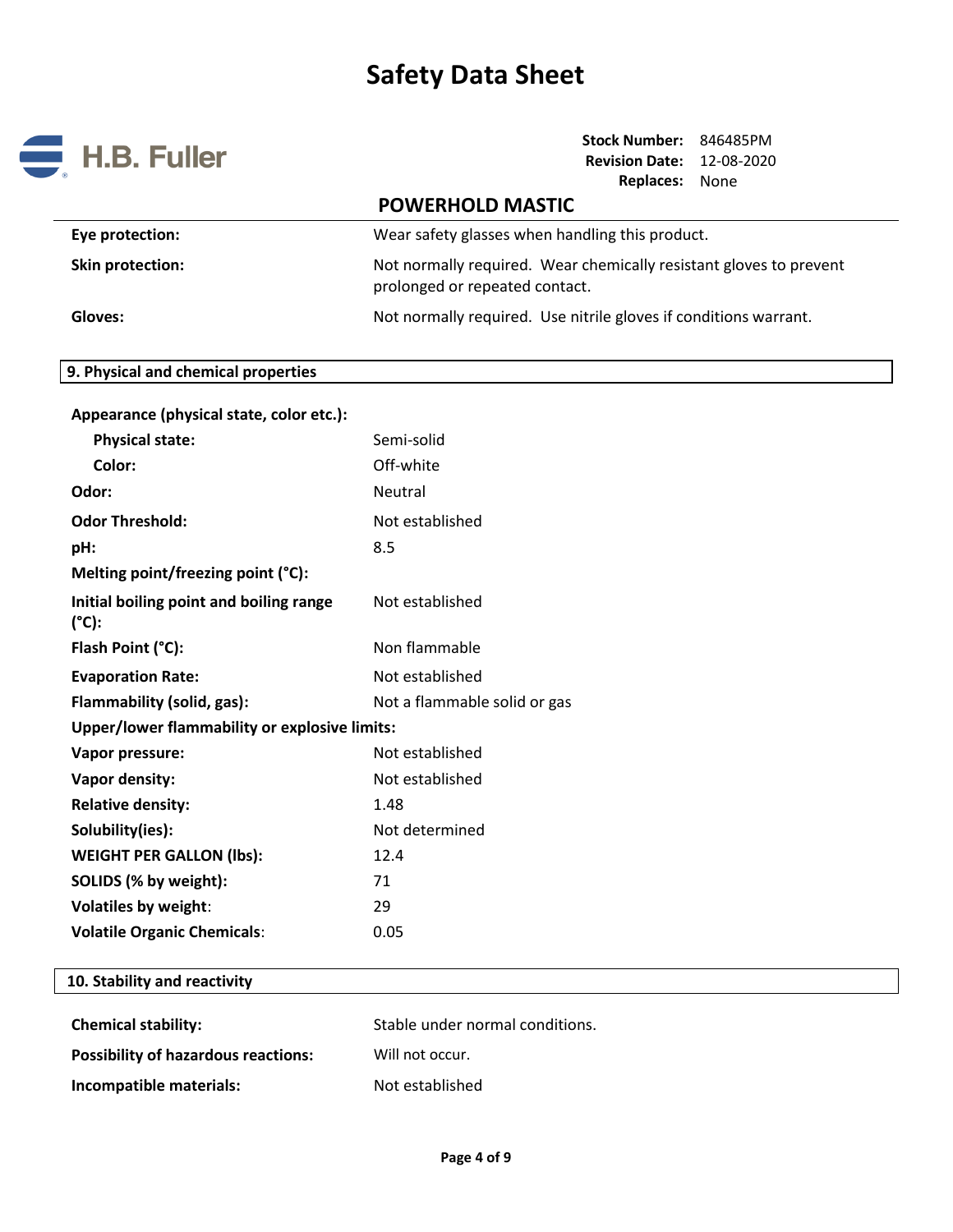

**Stock Number:** 846485PM **Revision Date:** 12-08-2020 **Replaces:** None

# **POWERHOLD MASTIC**

| POWERHOLD MASTIC                                                 |                                                                                                                                                                                                                                                                                                                                                       |  |
|------------------------------------------------------------------|-------------------------------------------------------------------------------------------------------------------------------------------------------------------------------------------------------------------------------------------------------------------------------------------------------------------------------------------------------|--|
| <b>Hazardous decomposition products:</b>                         | Carbon monoxide, carbon dioxide                                                                                                                                                                                                                                                                                                                       |  |
| 11. Toxicological information                                    |                                                                                                                                                                                                                                                                                                                                                       |  |
|                                                                  | Description of the various toxicological (health) effects and the available data used to identify those effects:                                                                                                                                                                                                                                      |  |
| <b>Target Organs Potentially Affected by</b><br><b>Exposure:</b> | No organs known to be damaged from exposure to this product.                                                                                                                                                                                                                                                                                          |  |
| <b>Medical Conditions Aggravated by</b><br><b>Exposure:</b>      | No medical conditions affected by exposure.                                                                                                                                                                                                                                                                                                           |  |
|                                                                  | Delayed and immediate effects and also chronic effects from short- and long-term exposure:                                                                                                                                                                                                                                                            |  |
| <b>Ingestion Irritation:</b>                                     | No hazard in normal industrial use. Ingestion is not an anticipated route<br>of exposure.                                                                                                                                                                                                                                                             |  |
| <b>Skin Contact:</b>                                             | No irritation hazard in normal industrial use.                                                                                                                                                                                                                                                                                                        |  |
| <b>Inhalation Irritation:</b>                                    | Can cause minor respiratory irritation. Inhalation of dusts produced<br>during cutting, grinding or sanding of this product may cause irritation of<br>the respiratory tract.                                                                                                                                                                         |  |
| <b>Eye Contact:</b>                                              | No irritation hazard in normal industrial use.                                                                                                                                                                                                                                                                                                        |  |
| <b>Skin Contact:</b>                                             | Upon prolonged or repeated contact, can cause minor skin irritation,<br>defatting, and dermatitis.                                                                                                                                                                                                                                                    |  |
| Sensitization:                                                   | No data available.                                                                                                                                                                                                                                                                                                                                    |  |
| <b>Mutagenicity:</b>                                             | No data available.                                                                                                                                                                                                                                                                                                                                    |  |
| <b>Reproductive and Developmental</b><br><b>Toxicity:</b>        | No data available.                                                                                                                                                                                                                                                                                                                                    |  |
| Carcinogenicity:                                                 | Contains a material that may cause cancer. (This product contains<br>crystalline silica, which is an IARC Category 1 carcinogen. As provided,<br>and during normal use of this product, the crystalline silica is<br>encapsulated within the product. As such, it is considered to be<br>inextricably bound, and not readily available for exposure.) |  |
| <b>STOT-single exposure:</b>                                     | No data available.                                                                                                                                                                                                                                                                                                                                    |  |
| <b>STOT-repeated exposure:</b>                                   | No data available.                                                                                                                                                                                                                                                                                                                                    |  |
| <b>Aspiration hazard:</b>                                        | Not an aspiration hazard.                                                                                                                                                                                                                                                                                                                             |  |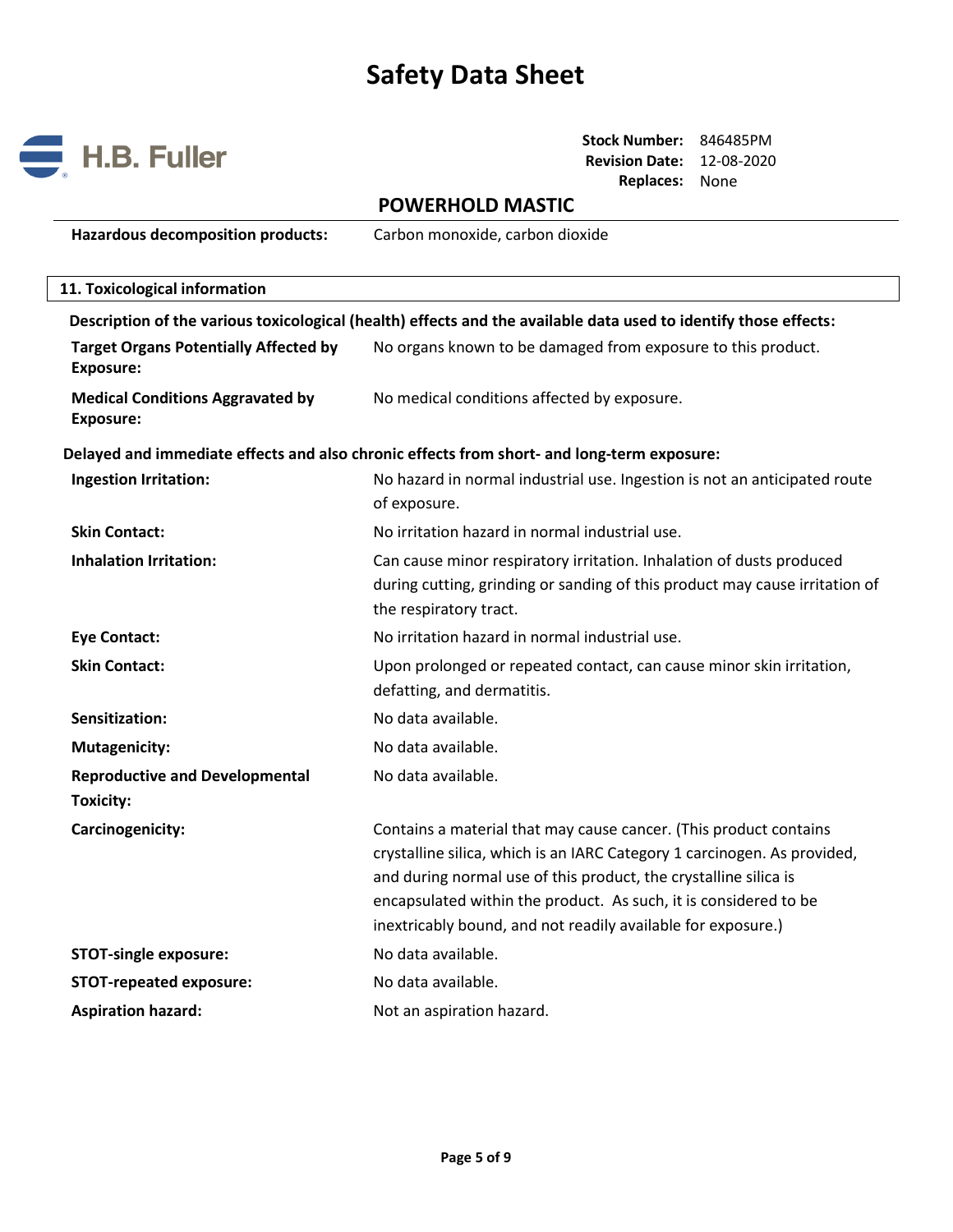

**Stock Number:** 846485PM **Revision Date:** 12-08-2020 **Replaces:** None

## **POWERHOLD MASTIC**

| Numerical measures of toxicity (such as acute toxicity estimates): |           |                    |                        |
|--------------------------------------------------------------------|-----------|--------------------|------------------------|
| <b>Chemical Name</b>                                               | LD50 Oral | <b>LD50 Dermal</b> | <b>LC50 Inhalation</b> |
|                                                                    |           |                    |                        |

**Is the hazardous chemical is listed in the National Toxicology Program (NTP) Report on Carcinogens (latest edition) or has been found to be a potential carcinogen in the International Agency for Research on Cancer (IARC) Monographs (latest edition), or by:**

| <b>Chemical Name</b> | <b>OSHA Carcinogen</b> | <b>IARC Carcinogen</b> | <b>NTP Carcinogen</b> |
|----------------------|------------------------|------------------------|-----------------------|
|                      |                        |                        |                       |

**12. Ecological information**

**Ecotoxicity (aquatic and terrestrial, where available):** No ecological information available for this product.

**Ecological Toxicity Data:** 

**This product has not been tested for ecological effects. Relevant information for components is listed below:**

| <b>Chemical Name</b>                  | CAS#               | <b>Aquatic EC50</b><br>Crustacea | <b>Aquatic ERC50</b><br>Algae | <b>Aquatic LC50 Fish</b> |
|---------------------------------------|--------------------|----------------------------------|-------------------------------|--------------------------|
| <b>Persistence and degradability:</b> | No data available. |                                  |                               |                          |
| <b>Bioaccumulative potential:</b>     | No data available. |                                  |                               |                          |
| <b>Mobility in soil:</b>              | No data available. |                                  |                               |                          |
| 13. Disposal considerations           |                    |                                  |                               |                          |
|                                       |                    |                                  |                               |                          |

**Description of waste residues and information on their safe handling and methods of disposal, including the disposal of any contaminated packaging:** 

To the best of our knowledge, this product does not meet the definition of hazardous waste under the U.S. EPA Hazardous Waste Regulations 40 CFR 261. Solidify and dispose of in an approved landfill. Consult state, local or provincial authorities for more restrictive requirements.

### **14. Transport information**

Consult Bill of Lading for transportation information.

**Carriage of dangerous goods by road (DOT), rail or inland waterways:**

**International carriage of dangerous goods by sea (IMDG/IMO):**

**International carriage of dangerous goods by air (IATA):**

**UN Proper shipping name:** NOT REGULATED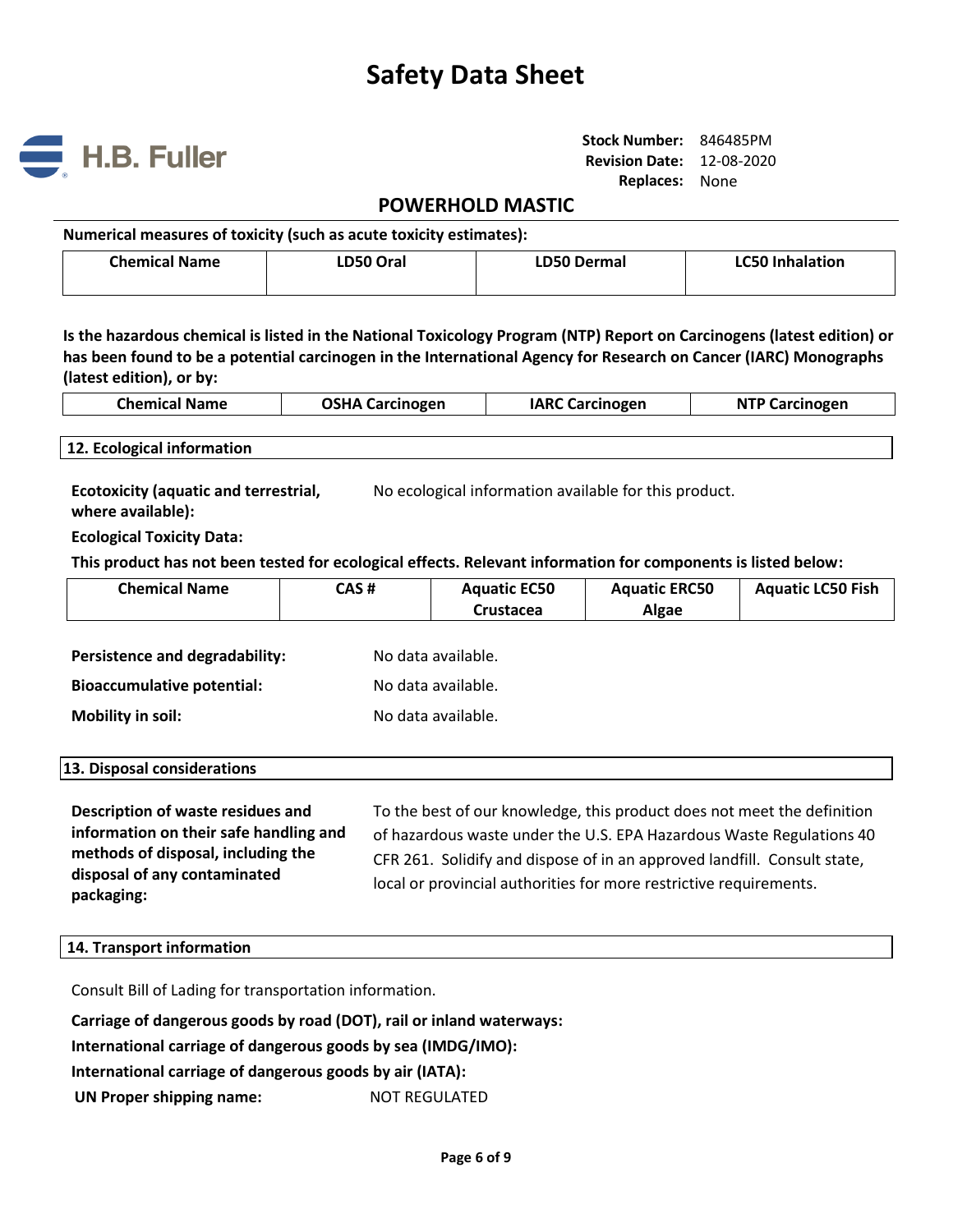

**Stock Number:** 846485PM **Revision Date:** 12-08-2020 **Replaces:** None

### **POWERHOLD MASTIC**

### **15. Regulatory information**

### **INVENTORY STATUS**

| <b>U.S. TSCA Inventory:</b> | This product is in compliance with the Toxic Substances Control<br>Act's Inventory requirements.                                                                                                                                    |
|-----------------------------|-------------------------------------------------------------------------------------------------------------------------------------------------------------------------------------------------------------------------------------|
| <b>CANADA DSL:</b>          | This product contains one or more components which have not<br>been determined to be on the DSL. If you are the importer of<br>this product into Canada, contact H.B. Fuller for chemical<br>tracking and notification information. |
| <b>EU REACH:</b>            | As a result of the introduction of REACH into Europe, this<br>product cannot be imported into Europe unless the REACH<br>requirements are met.                                                                                      |
| <b>AUSTRALIA AICS:</b>      | This product contains a component that is not on the<br>Australian Inventory (AICS).                                                                                                                                                |

If you need more information about the inventory status of this product call 651-236-5858.

**This product may contain chemical substances that are regulated for export by various government agencies (such as the Environmental Protection Agency, the Bureau of Industry and Security, or the Drug Enforcement Administration, among others). Before exporting this product from the USA or Canada, we recommend you contact us at reg.request@hbfuller.com to request an export review.**

### **FEDERAL REPORTING**

\*This product contains one or more materials that may be hazardous when present as an airborne dust. During normal handling of the product, the material is encapsulated within the product and will not present an exposure risk. Once the product has reached its final state and is abraded or disturbed, dusting and exposure may occur. This product contains crystalline silica. As provided, and during normal use of this product, the crystalline silica is encapsulated within the product. As such, it is considered to be inextricably bound, and not readily available for exposure. Use of this product would not subject the user to the compliance requirements of 29CFR1910.1053 or 1926.1153.

### **EPA SARA Title III Section 313:**

**Unless listed below, this product does not contain toxic chemical(s) subject to the reporting requirements of section 313 of Title III of the Superfund Amendments and Reauthorization Act of 1986 (SARA) and 40 CFR part 372. EPA has advised that when a percentage range is listed the midpoint may be used to fulfill reporting obligations.**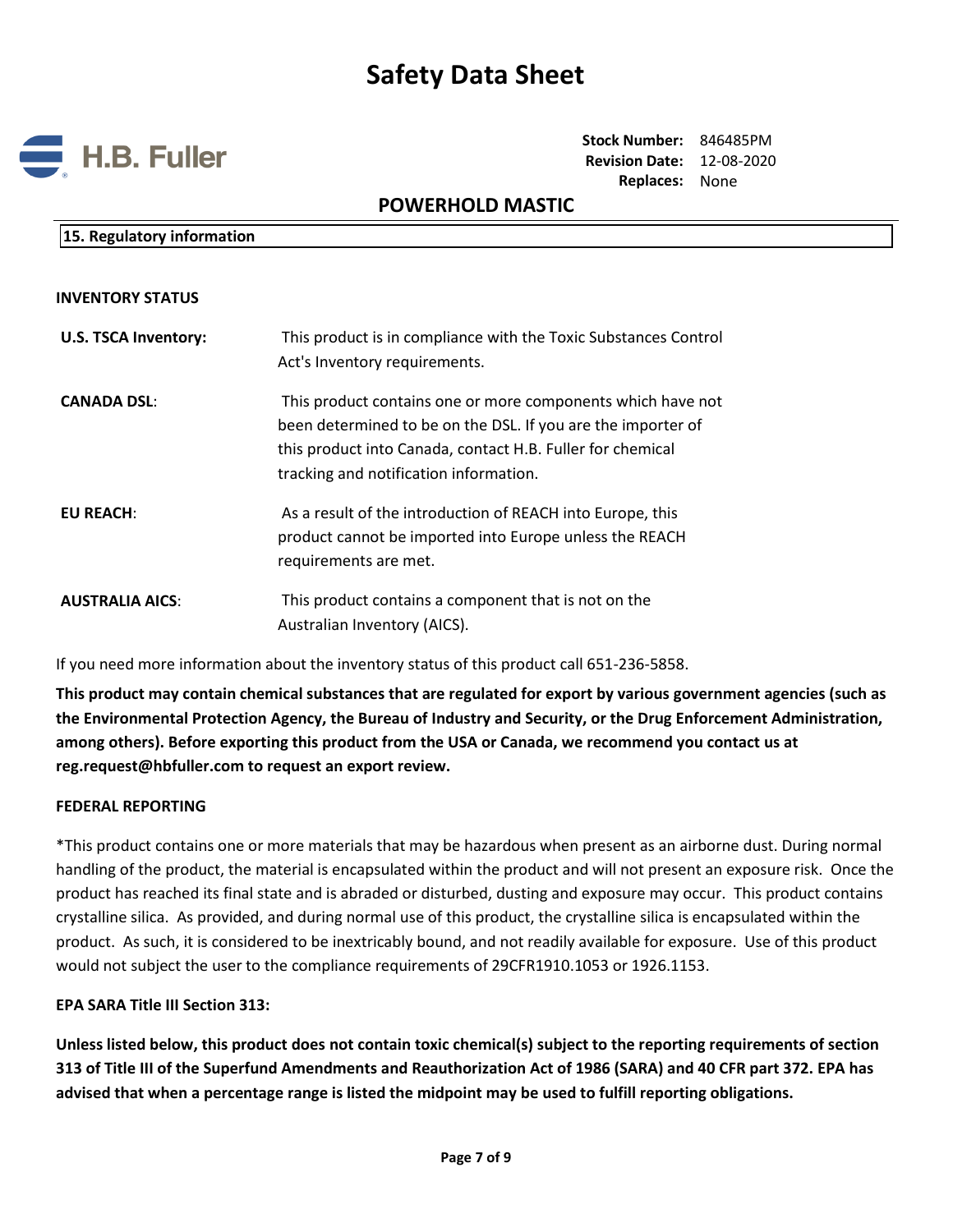

**Stock Number:** 846485PM **Revision Date:** 12-08-2020 **Replaces:** None

## **POWERHOLD MASTIC**

| Chemical <sub>1</sub><br>' Name<br>_____ | CAS# | concentration %<br>__ |
|------------------------------------------|------|-----------------------|
|                                          |      |                       |

### **STATE REPORTING**

Proposition 65, The Safe Drinking Water and Toxic Enforcement Act of 1986:

Unless listed below, this product does not contain known levels of any chemical known to the State of California to cause cancer or reproductive harm.

| <b>Chemical Name</b> |              | CAS#       | concentration % |
|----------------------|--------------|------------|-----------------|
| Quartz               | (Carcinogen) | 14808-60-7 | $1 - 5$         |
| Styrene              | (Carcinogen) | 100-42-5   | $< 10$ ppm      |

### **Substances of Very High Concern (SVHC) Content:**

Unless listed below, this product does not contain SVHC's at 0.1% or greater, as of the version date of this SDS.

### **16. Other information, including date of preparation or last revision.**

| <b>SDS Prepared by:</b> | HANNA      |
|-------------------------|------------|
| <b>Revision Date:</b>   | 08-12-2020 |

This Safety Data Sheet is prepared to comply with the United States Occupational Safety and Health Administration (OSHA) Hazard Communication Standard (29 CFR 1910.1200) and the Canadian Workplace Hazardous Materials Information System (WHMIS).

| <b>Revision Number:</b>     |               |
|-----------------------------|---------------|
| <b>Reason for revision:</b> | HG - Approved |

Prepared by: The Global Regulatory Department Phone: 651-236-5842

**Disclaimer:** The information and recommendations set forth herein are believed to be accurate. Because some of the information is derived from information provided to H.B. Fuller Construction Products, Inc. from its suppliers, and